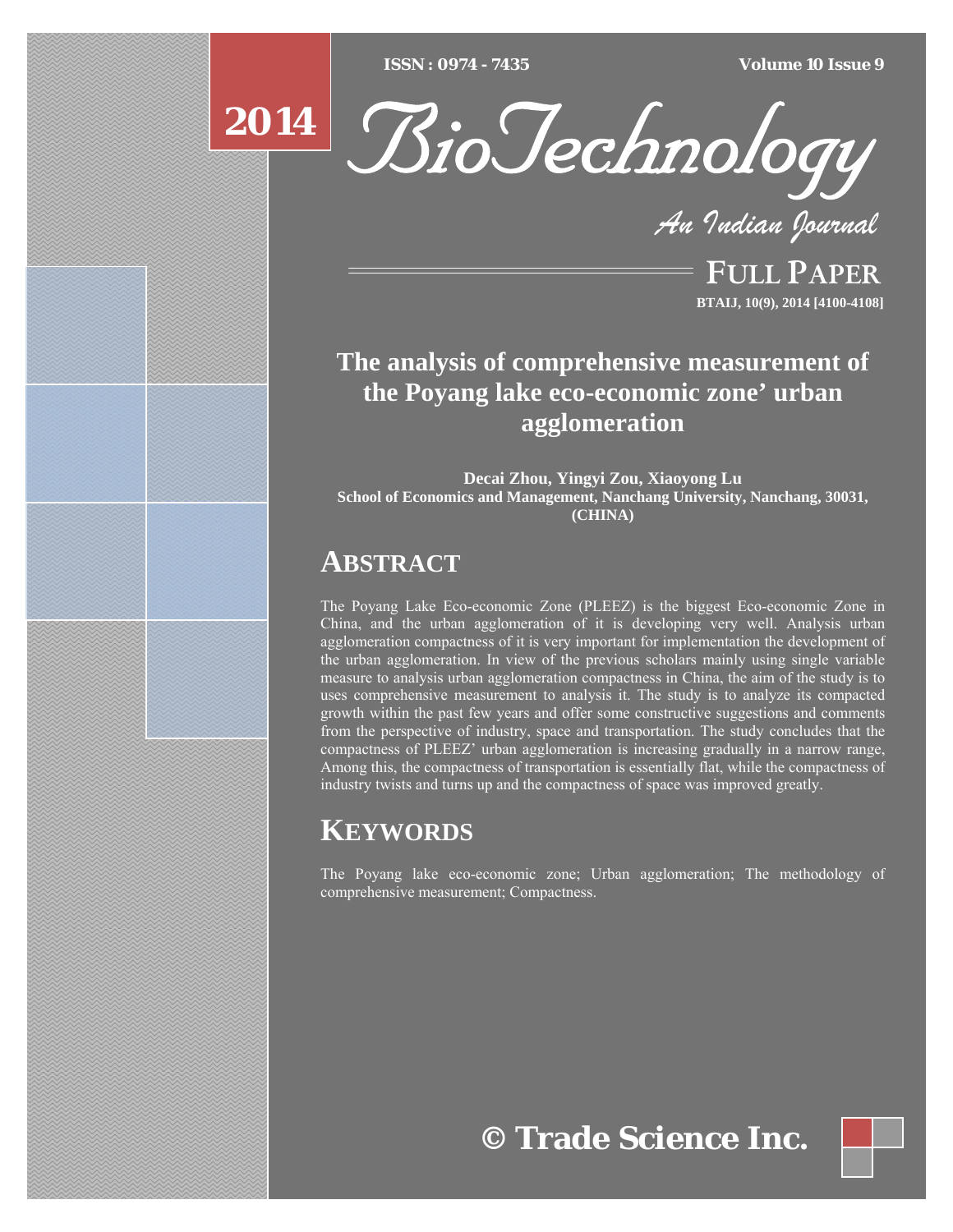# **INTRODUCTION**

 The Poyang Lake Eco-economic Zone (PLEEZ) includes six districts of Nanchang, Jiujiang, Shangrao, Yingtan, Fuzhou and Jingdezhen and 42 counties (town, region), the land area of which is 5132 square kilometers, account -ing for 31% of the total area of the Jiangxi province. The total population of PLEEZ is 18.8 billion, among which the urban population is 7.9 million, making up 43% and 45.12% of Jiang -xi province's total province. PLEEZ' GDP in 2007 was 300.8 billion Yuan, accounting for the province's 55% of the total<sup>[1]</sup>. When it comes to 2011, its GDP reached 5642 billion, increased 18.66% compared with 4589.3 billion in 2010, and it is To 3.58 times in 2004. It is observed that the economic level of the overall urban agglomerations has obtained a big development in the few seven years. In addition, the three industry output value of Poyang Lake Eco-economic Zone has changed in recently years. The range of the output value of the first industry growth is small, while the output value of the second and third industry had a rapid growth. The output value of the first industry increased from the 2004 year's 742.1 billion to the 2011 year's 3154 billion, for the original 3.22 times. At the same time, the ratio of the three industries' output value changed from 15:47:38 in 2004 to 10:56:34 in 2011. The primary industry proportion fell by 5%, the second industry increased by 9%, and the third industry was reduced by four percent. Above all, the economy of the urban agglo -meration presents a trend of increasing. From the aspect of population, the urban agglomera -tion' population is 20.80 billion in 2004. Then it increased to 21.48 billion in 2011, which increased 3.2%, compared to 2004. During 2005 to 2006, the total population of the urban agglomeration turned up a transient gliding. After 2006, the urban agglomeration population continues to increase, and main -tained the stable growth. In 2010, the population stopped growth, and keeping the original value until 2011, maybe the popu -lation of the urban agglomeration has reached the saturation state.

 The methodology of comprehensive measurement of compactness was firstly put forward in the 20 century 60's in the foreign. Western scholar Dantzig ect. put forward the concept of urban Compact**[2]**. Bertaud and Malpezzi**[3]** put forward the compactness used for the measurement of urban compact -ness**[3]**. Then, Elizabeth (2002) established the comprehensive measuring index system of urban compactness, categorizing cities, putting different cities into different categories; analyzing and ensuring the different factors of different kinds of cities in accordance with the point that influence the development of urban compactness, and then assign a value to calculate**[4]**. Yu-Hsin**[5]** put forward defining the compact degree of several indicators and the corresponding quantitative analysis method from the metropolitan area level, and simulating compact degrees by autocorrelation**[5]**. The domestic study of the compactness of urban agglomeration rise at the end of last century, which gradually increased in recent years. Fang ect**[4]**. established the theoretical model of compre -hendsive measurement of compactness to Chinese urban agglomeration from the perspective of industry, space and transporta -tion, and measuring the comprehensive compactness of 23 Chinese urban agglomera tions**[6]**. Tian ect.(2013) using entropy value method to measure comprehensively the urban agglomeration's compactness of Wuhu province in 1996,2005 and 2009, and putting forward some strategies for its urban develop -ment<sup>[7]</sup>. Similarly, Mao etc<sup>[8]</sup>. used entropy value method to analyses the compact -ness of 13 cities of Jiangsu province, obtain -ing the conclusion that the compactness of Jiangsu province' cities generally weakened gradually from south to north**[8]**. Panjinghu and Wen**[9]** structured the comprehend -sive measurement model of urban com -pactness from the aspects of economic compactness, land usage degree compactness, population compactness and infrastructure compactness and so on. Using principal component analysis to measure comprehend -sively the urban compactness and Spatial spillover effects of Chinese 287 cities in 2009**[9]**.

# **Methodology**

### **METHODOLOGY AND MATERIALS**

Select the space layout, industrial structure, transportation network and other related indicators, which have important influence on the measuring of the compactness of the urban agglomeration, dimension for time series, from the perspective of urban agglomeration compactness, use the model of comprehensive measurement of compactness to measure comprehensively the compactness of PLEEZ' urban agglomeration from 2004 to 2011. Then analysis inductively for the measuring results. Set  $I_c$  for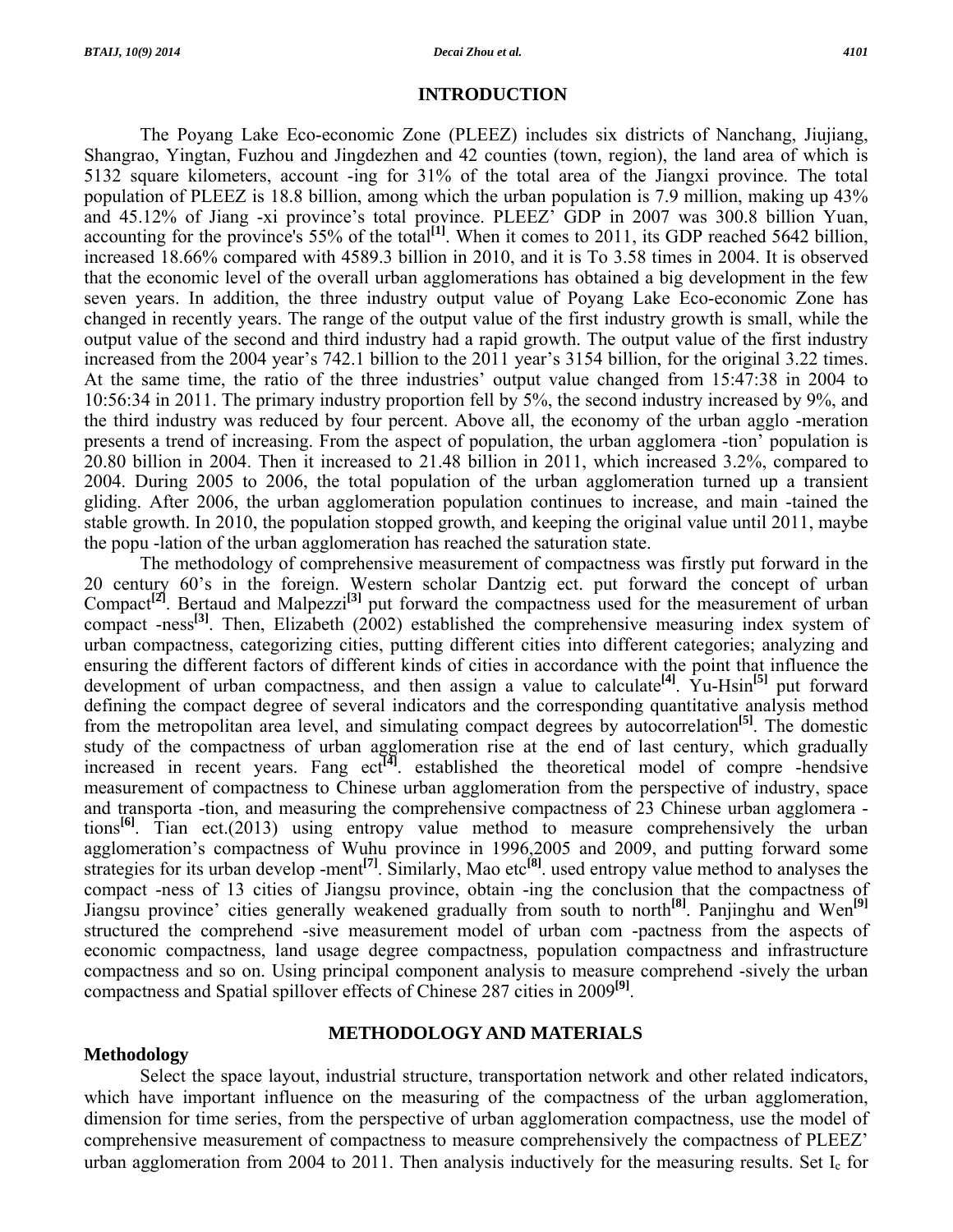the urban agglomeration' industry compactness index,  $I_s$  for the urban agglomeration' space compactness index, I<sub>t</sub> for the urban agglomeration' transportation compactness index. And  $\alpha$ ,  $\beta$ ,  $\gamma$ represent respectively the weighted influence coefficient of industry compactness, space compactness and transportation compactness<sup>[6]</sup>. Then the comprehensive compactness of the urban agglomeration could be signified as:

$$
U = \alpha I_c + \beta I_s + \gamma I_t \tag{1}
$$

(1) The measurement model of the urban agglomeration' industry compactness.  $I_{CC}$  is Industrial concentration index, which refers to the degree of dominance of a handful of firms' production, sales, and total assets in some industry to the entire industry. It's usually revealed by several companies' certain percentage of the total index of the industry. The size of the market concentration of a company shows its position in the market and its dominant ability of the market.  $I_{CI}$  is the concentration index of industrial structure.  $I_{CS}$  is the Space efficiency index of the industrial structure. Then the measuring model of the urban agglomeration' industry compactness could be expressed as:

$$
I_c = \alpha_c I_{cc} + \beta_x I_{cj} + \gamma_c I_{ts} \tag{2}
$$

In this formula:  $\alpha_c$ ,  $\beta_c$ ,  $\gamma_c$  represent respectively the weight of Industrial concentration index  $(I_{cc})$ , concentration index of industrial structure  $(I_{ci})$  and space efficiency index of the industrial structure( $I_{ts}$ ). The article borrows the outcome that Fang etc<sup>[4]</sup>. calculated under the support of the entropy AHP model:  $(\alpha_c = 0.30, \beta_c = 0.36, \gamma_c = 0.34)^{[6]}$ <sub>o</sub> And I<sub>cc</sub>, I<sub>cj</sub> and I<sub>cs</sub> are calculated by the follow formulas:

Set  $x_i = M_i / GDF$ , and then:

$$
I_{\infty} = \sqrt{\sum_{i=1}^{n} (x_i - \overline{x}) / n - 1} (\sum_{i=1}^{n} x_i / n)
$$
 (3)

Among this,  $M_i$  is the industrial added value of the urban i in this urban agglomeration. GDP<sub>i</sub> is the gross domestic product of urban i,  $\bar{x}$  is the average value of every index. And n means the number of urban in this urban agglomeration.

Set  $x_i = (\delta F_i + \varphi S_i + \omega T_i) / GDF$ , then

$$
I_{q} = \sqrt{\sum_{i=1}^{n} (x_i - \overline{x}) / n - 1} \left( \sum_{i=1}^{n} x_i / n \right)
$$
 (4)

Among this,  $F_i$ ,  $S_i$  and  $T_i$  are the three industries' value of the urban in the urban agglomeration. δ,φ and ω are the three industries' weighted value which is calculated by the expert group using the method of democratic decision with the support of entropy technology. ( $\delta = 1.50$ , $\varphi = 3.87$ , $\omega = 4.63$ )<sup>[6]</sup>

$$
I_{cs} = \sum_{\kappa=1}^{2} (\beta_i X_{ik} \gamma_j X_{jk}) / \sqrt{\left(\sum_{k=1}^{2} X_{ik}^2 \sum_{k=1}^{2} X_{jk}^2\right)}, i \neq j
$$
 (5)

Among this,  $x_{ik}$  is the population of the industry k in city i.  $X_{ik}$  is the population of the industry k in city j.  $\beta_i$ ,  $\gamma_i$  are the weights of the second and third industry' relative importance.

 (2)The measurement of the urban agglomeration' space compactness. Urban agglomeration' space compactness is the compactness degree of elements like population, town and economic relation etc. in space, is the core index of judging intensive land-use and space output benefit. Set Isi as Spatial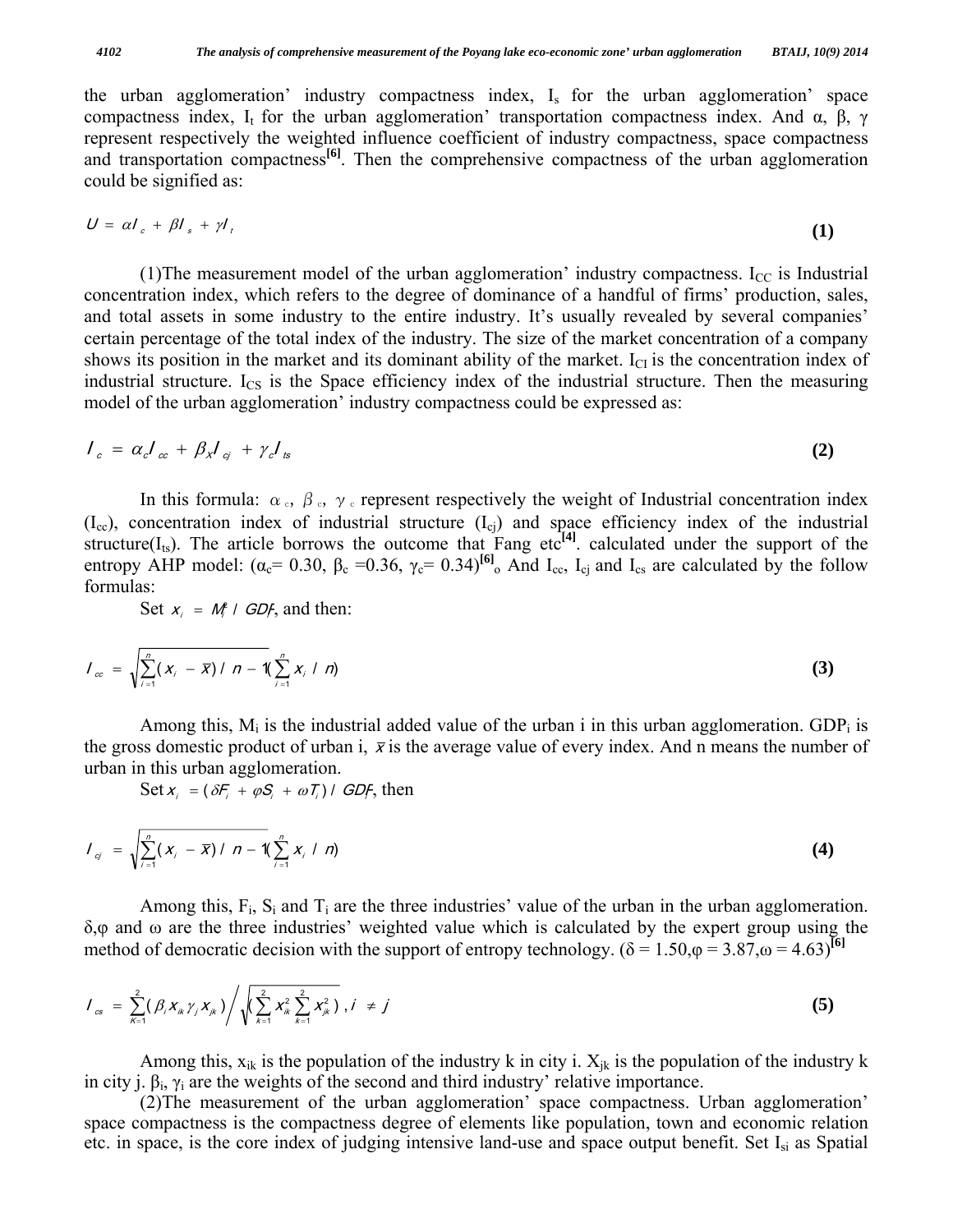interaction index,  $I_{\rm SD}$  as the population density index,  $I_{\rm SU}$  as Urban density index. Then the measuring model of the urban agglomeration' space compactness could be showed as:

$$
I_s = \alpha_s I_{si} + \beta_s I_{sp} + \gamma_s I_{su} \tag{6}
$$

In the formula:  $\alpha_s, \beta_s, \gamma_s$  are the weight of Spatial interaction index(I<sub>si</sub>), population density  $index(I_{sp})$ ,

Urban density index $(I_{su})$ . The paper borrows the outcome that Fang etc.(2008) calculated Under the support of the entropy AHP model.  $(\alpha_s = 0.35, \beta_s = 0.28, \gamma_s = 0.37)$  And I<sub>si</sub>, I<sub>sp</sub> and I<sub>su</sub> are calculated by the follow formulas:

$$
I_{si} = \frac{\sum_{i,j=1}^{n} \sqrt{p_i \cdot GD} P^* \sqrt{P_i \cdot GD} P}{1 + 2 + ... (n-1)}
$$
(7)

In this formula,  $P_i, P_i$  are the total populatioon of the city i and j,  $GDP_i$ ,  $GDP_i$  are respectively the Gross Domestic Product of city i and j.  $D_{ij}$  is the distance between city i and j, n is the number of cities in the city agglomeration.

Set  $x_i = \eta_i P_i / A$ , and then

$$
I_{sp} = \sqrt{\sum_{i=1}^{n} (x_i - \overline{x})/n - 1} \frac{\sum x_i}{n}
$$
 (8)

In this formula,  $x_i$  resprent the relative index of city i in the city agglomeration.  $\bar{x}$  is the average value of every index. n is the number of cities in the city agglomeration. Ηj is the weight of different cities' degree. J is 1-5, that is five degree of large cities, especially big cities, large cities, medium cities and small cities. The accordingly weight is 0.36, 0.28, 0.20, 0.12 and 0.04, which is calculated by the expert group using the method of democratic decision with the support of entropy technology.

 $P_i$  is the whole population of city i,  $A_i$  is the area of city i.

$$
I_{su} = \frac{\sum a_j N_j}{\sum A}
$$
 (9)

In the formula,  $a_i$  is the weight of different city grade;  $N_i$  is the city number of relevant grade. J is 1-5, that is the town system of the five degree,  $A_i$  is the area of some city.

 (3)The measurement of the urban agglomeration' transportation compactness. The urban agglomeration' transportation compactness is the optimizing degree of all kinds of traffic relation galleries' spatial organization and layout and the height of the clear on the traffic, is the index to measure the traffic relation convenience between the node city from the prospect of the clear on the traffic, reflecting the traffic relation between the node cities from their traffic distance, city quantity and the area size and so on, and then reflect the urban agglomeration' transportation compactness. Set  $I_{tt}$  as the weighted insight index,  $I_{\text{tf}}$  as The not weighted insight index,  $I_{\text{ts}}$  as space compact index. Then the measuring model of the urban agglomeration' transportation compactness could be expressed as:

$$
I_t = \alpha I_t + \beta_t I_{tt} + \gamma_t I_{ts} \tag{10}
$$

In this formula:  $\alpha_t, \beta_t, \gamma_t$  represent respectively the weight of The weighted insight index(I<sub>tt</sub>),The not weighted insight index $(I_{tf})$ , space compact index $(I_{ts})$ The article borrows the outcome that Fang etc.(2008) calculated Under the support of the entropy AHP model: $\alpha_t$ =0.28, $\beta_t$ =0.16, $\gamma_t$ =0.56<sup>[6]</sup>. And I<sub>tt</sub>, I<sub>tf</sub> and Its are calculated by the follow formulas: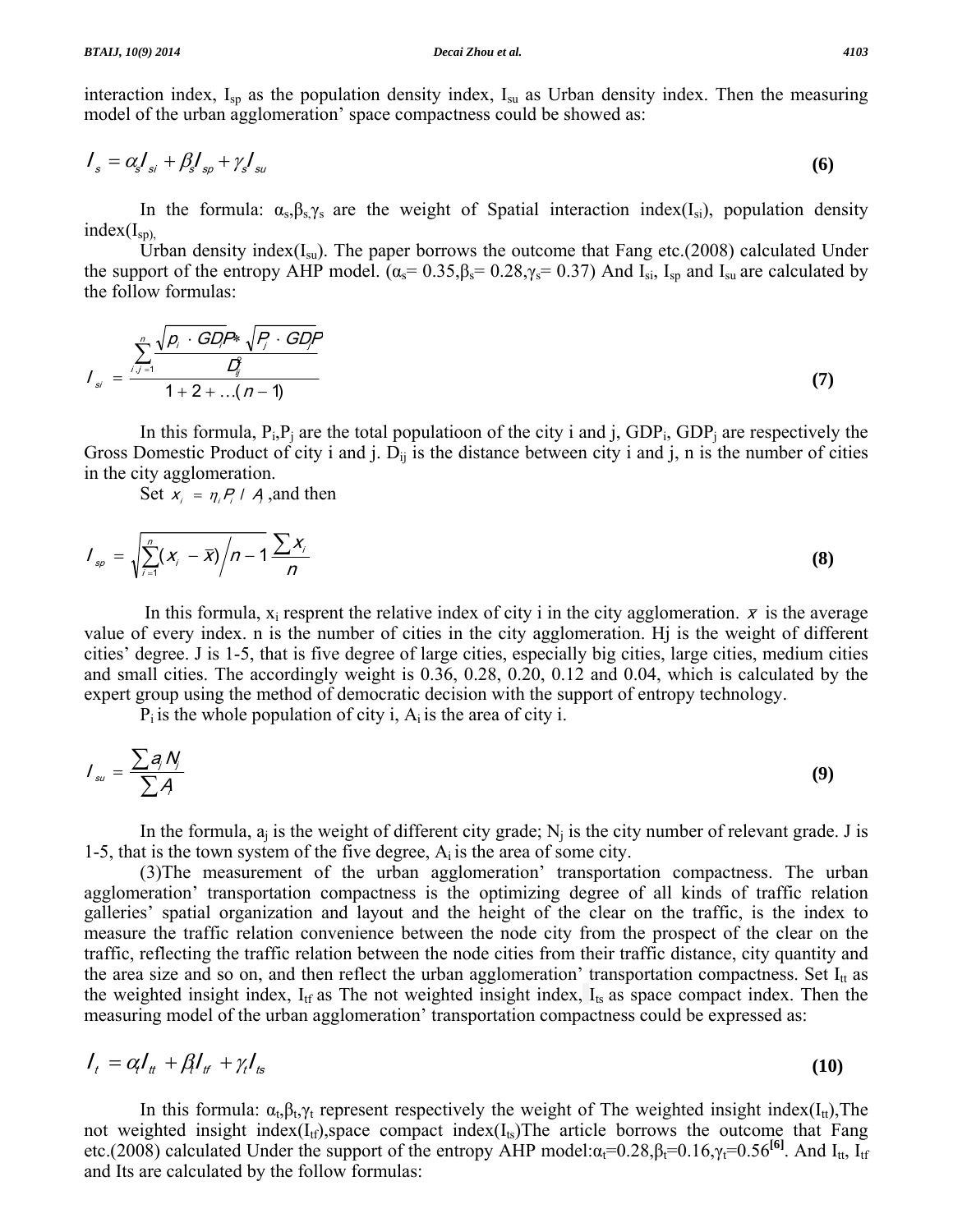$$
I_{tt} = \sum_{j=1}^{n} (I_{ij} * \sqrt{GDP * P_j}) / \sum_{j=1}^{n} \sqrt{GDP * P_j}
$$
(11)

 In this formulate is the best time that the node takes to the economic center (or the determination).  $\sqrt{GDP* P_i}$  is some social economic element' flow to evaluate some area center or determination in the area of this system, n is the quantity of the node except this node in the evaluate system.

Set 
$$
X_i = \left(\sum_{i=1}^{n-1} T_{ij}\right) / (n-1)
$$
, then:  
\n
$$
I_{tt} = \sqrt{\sum_{i=1}^{n} (X_i - \overline{X}) / n - 1} \frac{\sum X_i}{n}
$$
\n(12)

In the formula,  $x_i$  repents the relative index of city i in the urban agglomeration.  $\bar{x}$  is the average value of every index. n is the number of cities in the urban agglomeration.

$$
I_{ts} = \frac{n \sum_{i=1}^{n} L_{vi}}{\sum_{i=1}^{n} A_{i} \sqrt{\sum_{i=1}^{n} (X_{i} - \bar{X})/n - 1}}
$$
(13)

In the formula,  $L_{Ni}$  is direction quantity of foreign direct. n is the quantity of nodes in the urban agglomeration. A<sub>i</sub> is the area of the city.  $X_i$  is the straight distance between the nodes.  $\bar{x}$  is the average straight distance between the nodes.

### **Datas**

 (1)Data sources: all the data comes from Jiangxi province, statistical yearbook of Jiangxi province, Population and employment statistics yearbook of Jiangxi province, National Statistics Bureau, China's population and employment statistics year -book, bureau of statistics of Jiujiang province, bureau of statistics of Nanchang province, bureau of statistics of Jingdezhen province, bureau of statistics of Yintan province, bureau of statistics of Shangrao province, bureau of statistics of Fuzhou province, bureau of statistics of Yichun province.

 (2)Study area: the area of PLEEZ' urban agglomeration in the research is the follow 42 counties, which has been divided into Core area, edge area and peripheral area.

 The Core area: Nanchang (Nanchang city jurisdiction, Nanchang County, Xinjian County, Jinxian County), Jiujiang (Jiujiang prefecture, Jiujiang County,Hukou County, Duchang county, Xingzi County, Dean County, Yongxiu County),Fuzhou (Dong -xiang County),Shangrao (Poyang County).

 Edge area: Nanchang(Anyi County), Jing -dezhen (Jingdezhen city jurisdiction, Leping County, Fuliang County), Jiujiang(Pengze County, Wuning County, Ruichang County), Yingtan (Yingtan city jurisdiction, Guixi County, Yujiang county), Fuzhou(Fuzhou city jurisdiction, Chongren County, Jinxi County), Yichun(Jiangan County, Fengxin County, Fengcheng County, Zhangshu County, Gaoan County), Shangrao (Wannian County, Yiyang County).

 Peripheral area: Jian (Xingan County), Fuzhou (Lean County, Yihuang County, Zixi County, Nancheng County), Shangrao (Hengfeng County, Dexin County,Wuyuan County).

 (3)Data handling: all the data of industrial added value, gross domestic product, population, production value of the first, second and third industry are down the following data processing:

The data of Jiujiang province = original data of Jiujiang province - data of Xiushui county;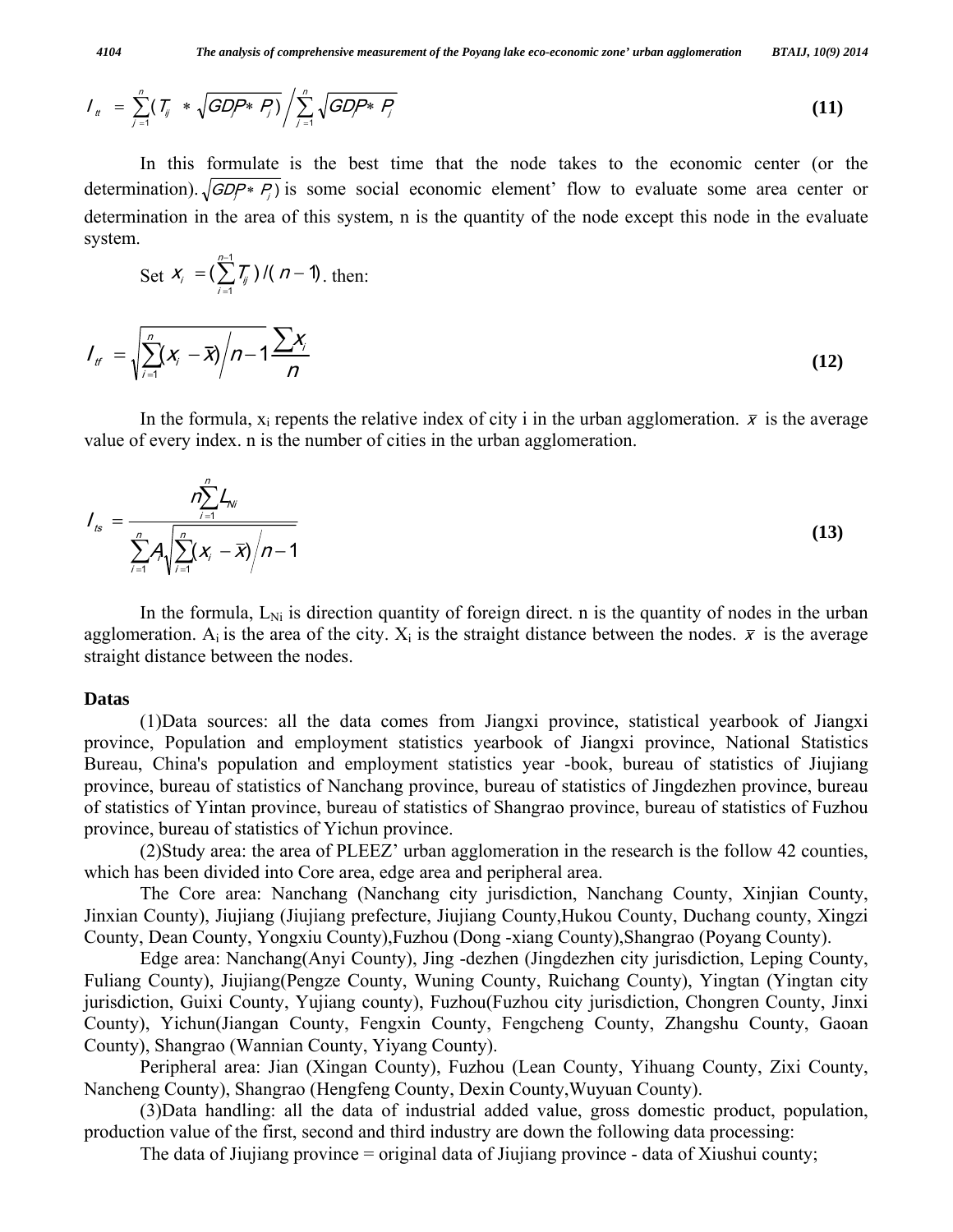The data of Shangrao province = original data of Shangrao province - data of Guangfeng county - data of Yushan county - data of Shangrao county - data of Qianshan county;

 The data of Fuzhou province = original data of Fuzhou province - data of Nanfeng county - data of Lichuan county - data of Guangchang county;

The data of Yichun province = data of Zhangshu county + data of Gaoan county + data of Fengcheng county + data of Jingan county + data of Fengxin county.

## **EMPIRICAL ANALYSIS**

 The computing outcome of the compact -ness of PLEEZ' urban agglomeration and its component value from 2004 to 2011 are showed in the following chart:

## **Analyzing the outcome from the following four aspects**

 (1)The analysis of the industrial compactness outcome: the urban agglomera -tion industrial compactness is the degree of industrial clustering which is reflected in the process of the extension of the industry chain and the reasonable industrial division, taking the developed traffic network for contact platform, according to the industry economic and technical contact. It is comprised of Industrial concentration index, concentration index of industrial structure, Space efficiency index of the industrial structure. From chart 1,we can see that industrial concentration index has positive correlation relationship with the city's industrial output. Although the industrial compactness of PLEEZ has a rising trend on the whole, the increases are modest. It seems that the Industrial cluster of PLEEZ has not yet formed a good agglomeration in recent years. Since December 12, 2009,< PLEEZ economic planning raised for the national strategy, I<sub>c</sub>(the Industrial concentration index) have an obvious improvement, which increased from the 0.00011 in 2004 to the 0.197 in 2011, is 1790 times that of original, which shows the industrial output and the industrialization process in the urban agglomeration improve rapidly. By contrast, we can find that  $I_{ci}$  (concentration index of industrial structure) and  $I_{cs}$ (Space efficiency index of the industrial structure) not only did not increase but has a downward trend, it says the second and third industry of Poyang Lake Eco-economic Zone hadn't developed to its proper level.

|                 | 2004   | 2005   | 2006   | 2007   | 2008   | 2009   | 2010   | 2011   |
|-----------------|--------|--------|--------|--------|--------|--------|--------|--------|
| $I_c$           | 0.4400 | 0.483  | 0.4758 | 0.4570 | 0.4490 | 0.4900 | 0.4760 | 0.4700 |
| $I_{cc}$        | 0.0001 | 0.006  | 0.0128 | 0.0480 | 0.0755 | 0.1460 | 0.1840 | 0.1970 |
| $I_{cj}$        | 0.3360 | 0.4340 | 0.398  | 0.3090 | 0.2600 | 0.3200 | 0.2400 | 0.2215 |
| $I_{cs}$        | 0.9400 | 0.9570 | 0.9700 | 0.9740 | 0.9770 | 0.9800 | 0.9800 | 0.9900 |
| $I_{s}$         | 0.1470 | 0.1590 | 0.1670 | 0.1770 | 0.1900 | 0.2000 | 0.2120 | 0.2310 |
| $I_{si}$        | 0.0317 | 0.038  | 0.0488 | 0.0570 | 0.0700 | 0.0840 | 0.0960 | 0.1200 |
| $I_{sp}$        | 0.2222 | 0.225  | 0.2280 | 0.2320 | 0.2350 | 0.2400 | 0.2420 | 0.2400 |
| $I_{su}$        | 0.2000 | 0.224  | 0.2335 | 0.2480 | 0.2710 | 0.2880 | 0.3000 | 0.3309 |
| $I_t$           | 0.0547 | 0.064  | 0.075  | 0.0800 | 0.0860 | 0.0900 | 0.0990 | 0.1000 |
| $I_{tt}$        | 0.0170 | 0.0175 | 0.0176 | 0.0177 | 0.0177 | 0.0177 | 0.0178 | 0.0178 |
| $I_{tf}$        | 0.1960 | 0.2550 | 0.3110 | 0.3450 | 0.3720 | 0.3980 | 0.4420 | 0.4629 |
| I <sub>ts</sub> | 0.0330 | 0.0330 | 0.0370 | 0.0370 | 0.0390 | 0.0390 | 0.0410 | 0.0420 |
| U               | 0.2135 | 0.2345 | 0.2400 | 0.2400 | 0.2420 | 0.2620 | 0.2600 | 0.2700 |

**Chart 1: PLEEZ' urban agglomeration and its component value** 

**Ic is industry compactness, Icc is Industrial concentration index, Icj is concentration index of industrial structure, Ics is Space**  efficiency index of the industrial structure;  $I_s$  is space compactness,  $I_{si}$  is Spatial interaction index,  $I_{sp}$  is population density index,  $I_{su}$  is Urban density index.  $I_t$  is transportation compactness,  $I_{tt}$  is The weighted insight index,  $I_{tt}$  is The not weighted insight index, **Its is space compact index, U is urban agglomeration compactness.**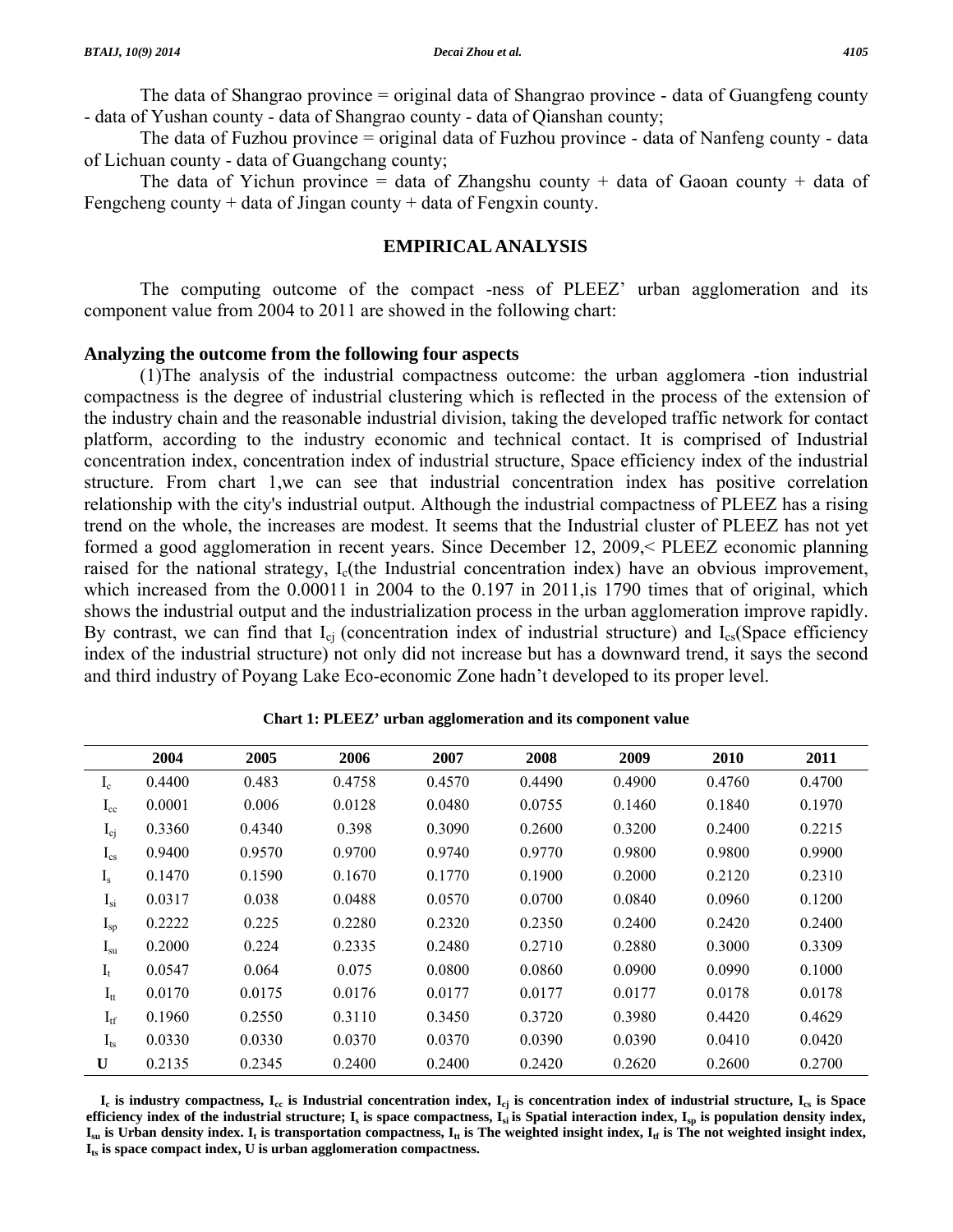(2)The analysis of the space compactness outcome: the urban agglomeration space compactness refers to the degree of concentration of every cities spatial size on the regional spatial in the urban agglomeration, which could be used to judge intensive land-use and space output benefit and embody the basic index like city node allocation, density of population, per capita area, which is also the index to measure the degree of concentration of city and population from the perspective of area. Space interaction index is a index to measure the interaction intensity between cities in urban agglomeration. The most important index of spatial interaction index is the population and gross regional production. From chart 1,we can see a marked trend upward on space compactness and its component, and it would continue to go up. The space compactness increased from 0.147 in 2004 to 0.231 in 2011, which raised 57.14%. It says the population and gross regional production in the urban agglomeration had a jump rise in the recent years. In addition, compared to  $I_{\rm SD}$  (population density index) and  $I_{\rm SU}$  (Urban density index), Isi(Spatial interaction index) had a more obvious rising. It says for space compactness, the contribution of spatial interaction is larger than others. However, under the influence of family planning, the increase of population density index and urban density index are suppressed in some extent, especially for Isp (population density index).

 (3)The analysis of the transportation compactness outcome: Traffic network construction and optimization is of great significance for the development of urban agglomeration. But in consideration of that the larger the area of urban agglomeration, the larger of the transportation distance, then the transportation compactness may decline. So, the area of the urban agglomeration has a large influence on the measurement of the transportation compactness. Since the area of PLEEZ were designated, it range was barely changed. From chart one, we can see that the final transportation compactness were relatively stable, having no fluctuation basically.  $I_{tt}$  (The weighted insight index),  $I_{tf}$  (The not weighted insight index) are composed of the shortest time taking from city nodes to economic center and so on, so its downward trend year by year reversely reflect the rising of the transportation compactness, It also conforms to the basic common sense and logic. In addition,  $I_{ts}$  (space compact index) increased slightly, which explains that the transportation condition in the urban agglomeration were increasing slowly and the contact between cities in the urban agglomeration are more and more convenient.

| year  | 2004   | 2005              | 2006 | 2007 | 2008  | 2009  | 2010 | 2011 |
|-------|--------|-------------------|------|------|-------|-------|------|------|
|       | 0.2135 | 0.2345            | 0.24 | 0.24 | 0.242 | 0.262 | 0.26 | 0.27 |
| Grade | $L$ OW | $L$ <sup>OW</sup> | LOW  | LOW  | LOW   | LOW   | LOW  | Low  |

**Chart 2: The grade for PLEEZ' urban agglomeration** 

#### **U is urban agglomeration compactness, and Grade is the level of it.**

 (4)The analysis of the urban agglomeration compactness outcome. From chart 2 we can see that the compactness of PLEEZ increased from 0.2135 in 2004 to 0.27 in 2011, the increasing rate reached 26.5%. It says the he Poyang Lake Eco-economic Zone has a good development in recent years, and then promotes the rising of the urban agglomeration compactness. the outside resources and material gathered into the urban agglomeration acting as economic growth pole for surrounding areas with its economic development. At the same time, we can see that the increasing extent of Is (space compactness) is the largest. That is to say the spatial exchange of the urban agglomeration are getting larger, the urban agglomeration are related together gradually. It also reflected the spatial structure superiority of the 42 counties.

 Referring the way that Fang etc.(2008)**[6]** divided the grade of Chinese urban agglomeration: 0.00  $\leq$ U $\leq$ 0.15 is no compact ; 0.15 $\leq$ U $\leq$ 0.35 is Low compact ; 0.35 $\leq$ U $\leq$ 0.50 is Medium compact; 0.50 $\leq$ U<1.00 is compact; U>1.00 is high compact. The text makes the grade separation for PLEEZ' urban agglomeration.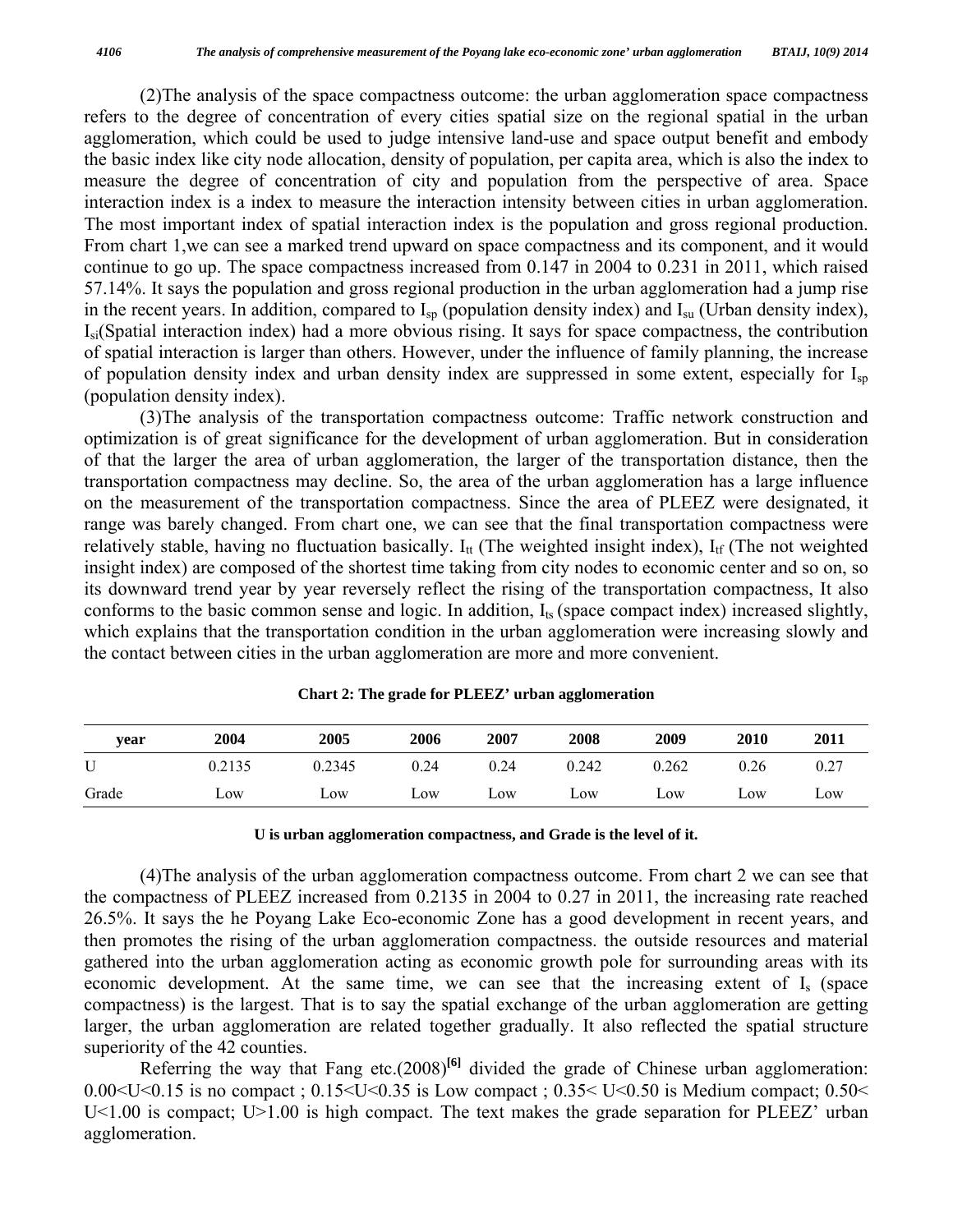### **CONCLUSIONS**

 Data of the above results can be seen that the Poyang lake ecological economic zone has a certain increase of urban compactness degree generally; this growth is mainly manifested in the space compactness growth. It proved that the population and GDP of the Poyang lake ecological economic zone have obvious increase in recent years. For the growth of the industry compactness is mainly reflected in the growth of industrial concentration index, the other two component concentration of industrial structure and industrial structure space efficiency index, have no obvious improvement. It indicated that the development of Poyang lake ecological economic zone urban agglomeration of the third industry has not yet reached certain level. In addition, the Poyang lake ecological economic zone of urban agglomeration transportation compactness and its components had no obvious change in recent years, which says urban agglomeration transportation development is not been improved to a certain extent. It also needs to improve and increase its compactness. I will put forward several policy suggestions aim at the phenomenon.

 (1)Adjust the industrial structure, increase the contact between industries gradually, and strengthen the output of the third industry. Poyang lake ecological economic zone as commodity grain production base, agriculture as the leading enterprise is indisputable, but at the same time we must strengthen the production of the third industry. The third industry mainly strengthens the tourism and the development of high-tech industries. Poyang Lake is the largest famous freshwater lake in China with a series of natural scenery, historical landscape and revolutionary tradition education. These suggested that the Poyang lake ecological economic zone in the travel service industry development is of great potential. As for the new and high technology industries, there are Jiujiang, Nanchang along the lake. Jiujiang to Nanchang has formed the "south nine industrial corridor" now. We can take advantage of this ecological economic zone to strengthen the development of aircraft manufacturing, automotive and electronics industries.

 (2)Strengthen the transport links within the urban agglomeration. In order to strengthen the Poyang Lake ecological economic zone city group regional integration development goals and objectives, relieve the tense situation of regional transportation, improve the structure of integrated transport and promote the urbanization process, we should strengthen the internal transport links, urban agglomerations so that we can strengthen the industry, such as economic and trade links. We should increase the central city transport links particularly, including input and output bidirectional links. From the survey we can see that urban agglomeration in the Beijing-Tianjin channel's traffic growth rate has reached 7% to 10% in nearly a decade. The Hunting channel Yangtze river delta urban agglomeration, interrupt growth rate has reached 10% to 19%, and the pearl river delta urban agglomeration in Dongguan, Shenzhen connect channel part has reached 11% to 16% in recent 5 years. Thus, in order to speed up the urban agglomerations of the development of the Poyang lake ecological economic zone, we should strengthen its traffic links with the outside world.

 (3)Make full use of the Poyang lake ecological economic zone of the natural environment advantages, and try our best to protect the environment in order to make its advantages exist for a long time. As China's largest freshwater lake, Poyang lake has a broad wetland area, rich biological species (including wild birds such as owl, geese, swans, moment, gulls, heron, etc, and the dearest first-grade state protect animal red-crowned crane), which is one of the top ten ecological function protected areas in China. It is also one of the WWF global important ecological zones with low terrain, fertile soil, and abundant water resources. Its natural resources and environment is very important for the economic development. The production of photoelectric, new energy, biological, pharmaceutical, steel, copper smelting processing, such as pillar industry development in Poyang Lake ecological economic region need many kinds of production material and energy coming from the natural environment. But at the same time, we should save for rainy days. Don't forget to strengthen its environment protection while developing economy, Such as the implementation of returning farmland to forest project, the improvement of the construction of environmental monitoring system, the application of ecology principle to create the ecological technology, and so on. This requires government to take it seriously,